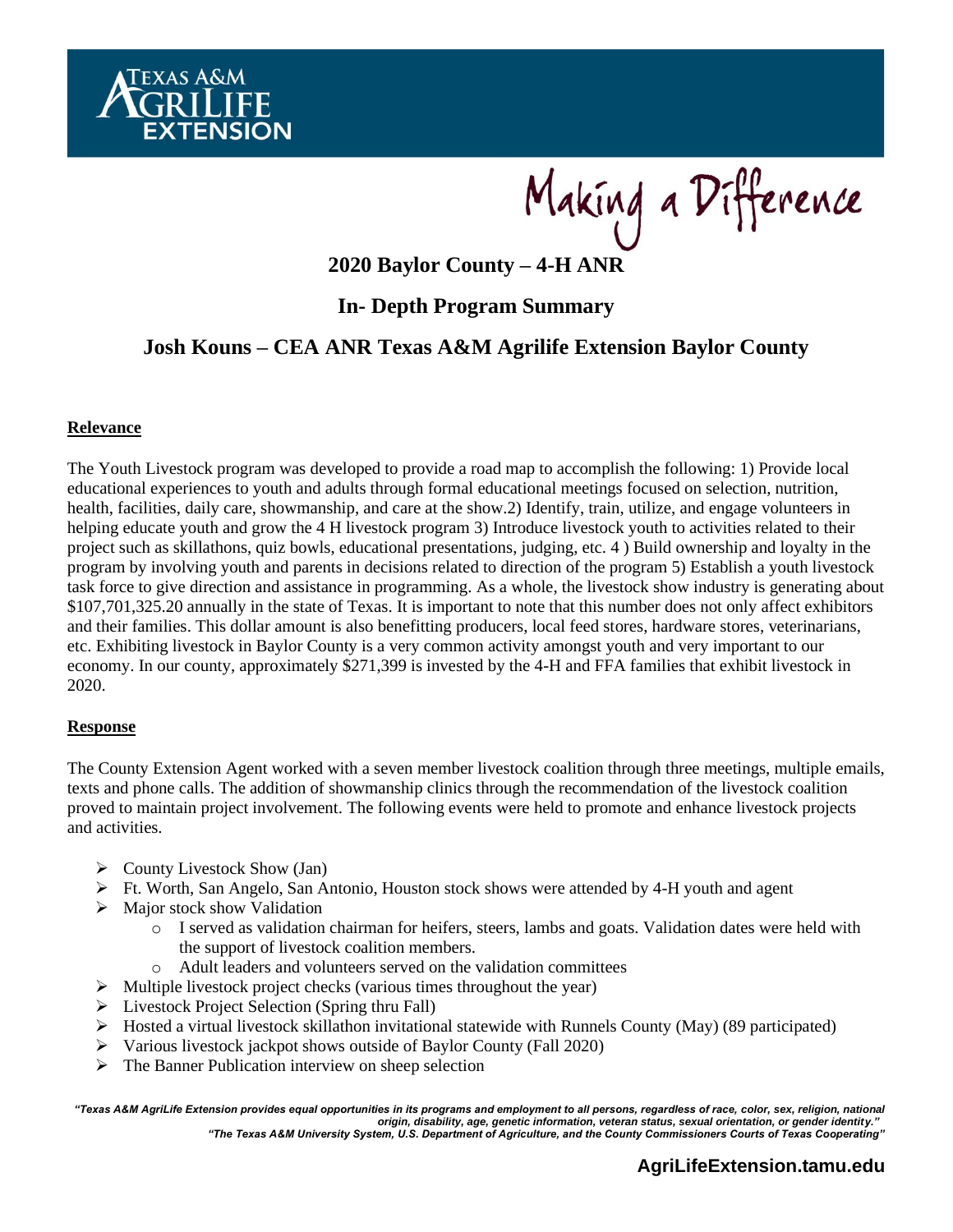➢ Goat & Lamb Showmanship Clinics (2) (Dec 2019/Jan 2020)

o Myself and a livestock coalition member taught showmanship and ring stewardship to 4-H members

### **Results**

| <b>Knowledge Change</b><br><b>Question</b>                     | <b>Pre-test % Correct</b> | Post-test % Correct | <b>Percent Increase</b> |
|----------------------------------------------------------------|---------------------------|---------------------|-------------------------|
| What is a good protein for<br>your lamb?                       | 20%                       | 85%                 | 65%                     |
| How often do your lambs<br>and goats need to be de-<br>wormed? | 40%                       | 100\%               | 60%                     |
| Do lambs need to be fed<br>hay?                                | 100%                      | 100%                | 0%                      |

The above table illustrates the results from the lamb and goat showmanship clinics that were held in December 2019 and January 2020 where a pretest and posttest were given to the participants at the event. Understanding daily care and management is a recommendation from the livestock coalition. The showmanship clinics proved beneficial in not only teaching showmanship skills, but also animal health and care to our youth.

#### **Acknowledgments**

The Texas A&M Agrilife Extension Service in Baylor County would like to thank the many volunteers that support youth livestock projects in Baylor County. Also, thank you to the Livestock Coalition and our County Commissioners for their continued support of our youth.

## **VALUE**

**Character and Leadership Development** 



Texas A&M AgriLife Extension's 4-H Youth Development Program teaches participants leadership skills and character traits. Participating youth become mentors, role models, and leaders in their schools and communities.

# **EXTENDING KNOWLEDGE Providing Solutions**